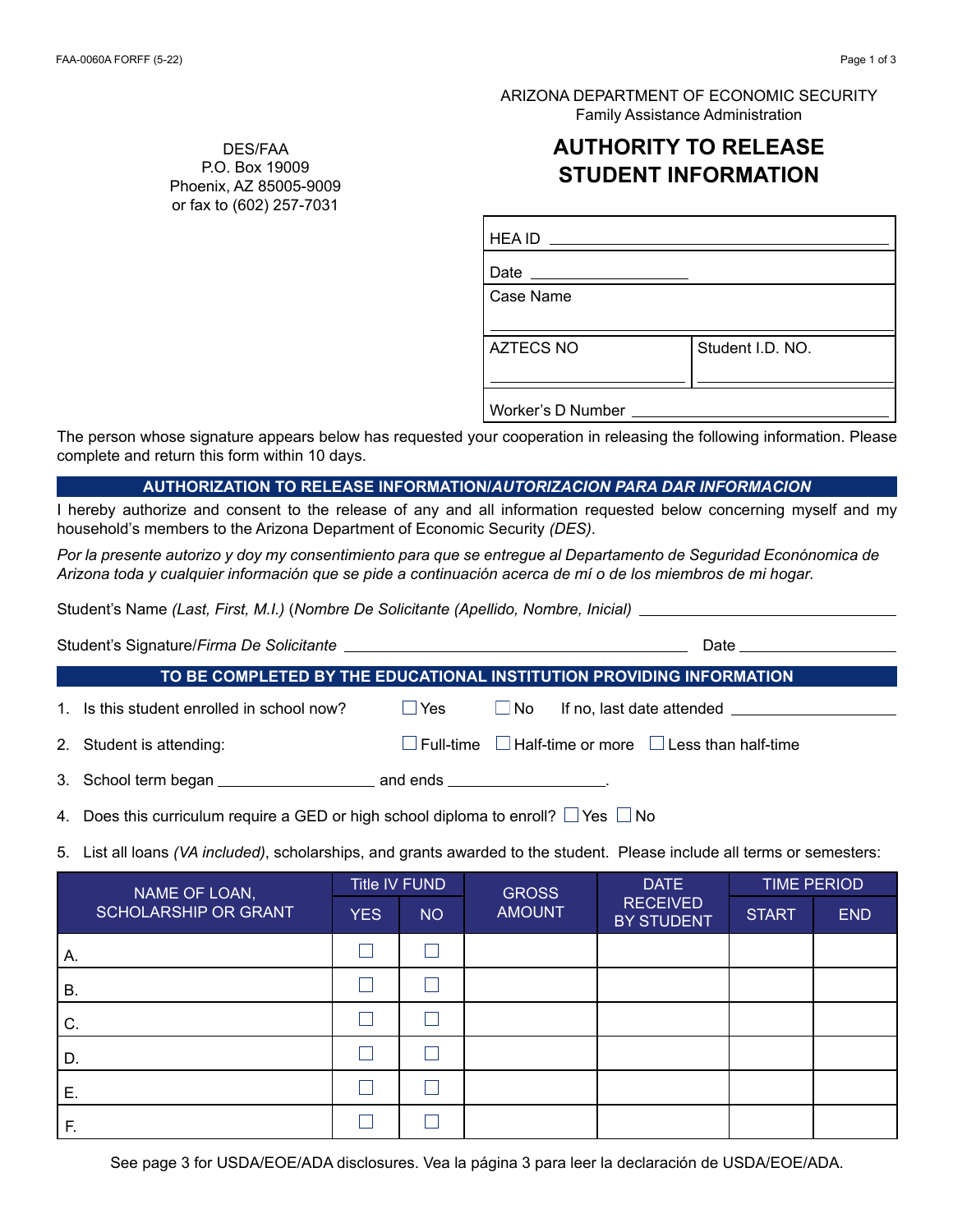## 6. List the student's expenses below:

| <b>ITEMS</b>                                                                                                           | <b>STUDENT'S EXPENSES</b>                             | EXPENSES BROKEN OUT TO THOSE LISTED ABOVE |           |                 |    |  |  |  |
|------------------------------------------------------------------------------------------------------------------------|-------------------------------------------------------|-------------------------------------------|-----------|-----------------|----|--|--|--|
|                                                                                                                        |                                                       | A.                                        | <b>B.</b> | C.              | D. |  |  |  |
| <b>Mandatory Tuition</b>                                                                                               |                                                       |                                           |           |                 |    |  |  |  |
| <b>Mandatory Fees</b>                                                                                                  |                                                       |                                           |           |                 |    |  |  |  |
| Loan Origination Fees                                                                                                  |                                                       |                                           |           |                 |    |  |  |  |
| Loan Insurance Premiums                                                                                                |                                                       |                                           |           |                 |    |  |  |  |
| Books, Supplies & Equipment                                                                                            |                                                       |                                           |           |                 |    |  |  |  |
| Transportation                                                                                                         |                                                       |                                           |           |                 |    |  |  |  |
| Medical                                                                                                                |                                                       |                                           |           |                 |    |  |  |  |
| Personal                                                                                                               |                                                       |                                           |           |                 |    |  |  |  |
| Other (Specify)                                                                                                        |                                                       |                                           |           |                 |    |  |  |  |
| 7. The total tuition expense is _______________ to cover the period from ______________through _________               |                                                       |                                           |           |                 |    |  |  |  |
| 8. Are excess monies from grants and loans held until completion of the course? $\Box$ Yes $\Box$ No                   |                                                       |                                           |           |                 |    |  |  |  |
|                                                                                                                        | If yes, amount $\frac{1}{2}$                          |                                           |           |                 |    |  |  |  |
|                                                                                                                        |                                                       |                                           |           |                 |    |  |  |  |
| 10. Does this student live on campus? $\Box$ Yes $\Box$ No                                                             |                                                       |                                           |           |                 |    |  |  |  |
|                                                                                                                        |                                                       |                                           |           |                 |    |  |  |  |
|                                                                                                                        | $\Box$ Yes $\Box$ No<br>Does rent include board/food? |                                           |           |                 |    |  |  |  |
| 11. Does this student receive a monthly living allowance? $\Box$ Yes $\Box$ No If yes, amount $\Box$                   |                                                       |                                           |           |                 |    |  |  |  |
| 12. Is the expected family contribution \$0? $\Box$ Yes $\Box$ No                                                      |                                                       |                                           |           |                 |    |  |  |  |
| If no, what is the monthly contribution from the family \$                                                             |                                                       |                                           |           |                 |    |  |  |  |
| <b>QUESTIONS 13 AND 14 PERTAIN TO WORK STUDY</b>                                                                       |                                                       |                                           |           |                 |    |  |  |  |
| 13. Date Started _________________________ Hours Expected to Work Per Week _______________ Rate of Pay Per Hour ______ |                                                       |                                           |           |                 |    |  |  |  |
| 14. How Often Paid ■ Weekly<br>Day of Week Paid ________________________                                               |                                                       |                                           |           |                 |    |  |  |  |
| <b>Bi-Weekly</b>                                                                                                       | Day of Week Paid ________________________             |                                           |           |                 |    |  |  |  |
| $\Box$ Twice Monthly                                                                                                   | Dates ______________                                  |                                           |           |                 |    |  |  |  |
| Monthly                                                                                                                | Date _______________                                  |                                           |           |                 |    |  |  |  |
| LIST GROSS PAY RECEIVED IN THE MONTH OF:                                                                               |                                                       |                                           |           |                 |    |  |  |  |
| <b>Month</b>                                                                                                           |                                                       |                                           |           |                 |    |  |  |  |
| Amount                                                                                                                 |                                                       |                                           |           |                 |    |  |  |  |
| Name of Person Providing Information                                                                                   |                                                       |                                           |           |                 |    |  |  |  |
| Title                                                                                                                  |                                                       |                                           |           | Date __________ |    |  |  |  |